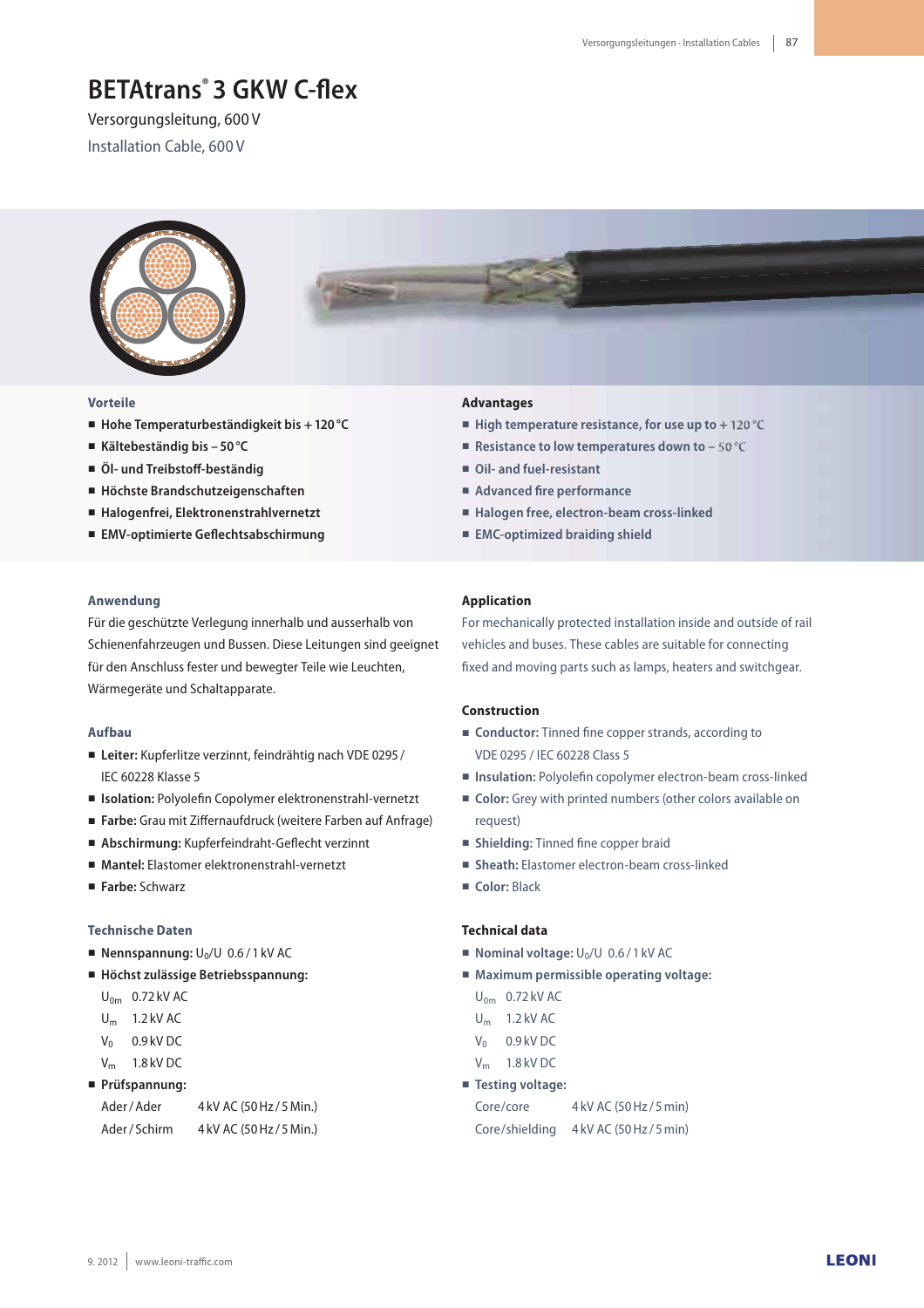- **Maximale Leitertemperatur:**
	- Fest verlegt  $+ 120 \degree C$ , 20'000 h bei 50% Restdehnung Gelegentlich bewegt + 90 °C
	- Kurzschluss  $+280^{\circ}$ C
- **Minimale Umgebungstemperatur:**

Fest verlegt - 50 °C

- Gelegentlich bewegt 35 °C
- **Minimaler Biegeradius:**

| Kabel- $\varnothing$ < 10 mm | fest verlegt                                          | > 3 $\times$ Aussen- $\varnothing$ |  |
|------------------------------|-------------------------------------------------------|------------------------------------|--|
|                              | qelegentlich bewegt $>5 \times$ Aussen- $\varnothing$ |                                    |  |
| Kabel- $\varnothing$ > 10 mm | fest verlegt                                          | >4 $\times$ Aussen- $\varnothing$  |  |
|                              | qelegentlich bewegt $>6\times$ Aussen- $\varnothing$  |                                    |  |

# **Brandschutz in Schienenfahrzeugen**

**BS 6853,** Kabel intern Ia, Ib, II; Kabel extern Ia, Ib, II

- **Senkrechte Flammenausbreitung an Kabelbündeln:** BS 6853
- **Rauchdichte:** BS 6853
- **Toxizität der Brandgase:** BS 6853

# **DIN 5510-2,** Brandschutzstufe 1- 4

## **EN 50264-1**

- **Senkrechte Flammenausbreitung an Einzelkabeln:** EN 60332-1-2
- **Senkrechte Flammenausbreitung an Kabelbündeln:** EN 50266-2-4; EN 50266-2-5; EN 50305
- **Rauchdichte:** EN 61034-2
- **Toxizität der Brandgase:** EN 50305
- **Halogenfreiheit:** EN 50267-2-1; EN 60684-2
- **Korrosivität der Brandgase:** EN 50267-2-2

# **NF F 16-101, Klassifizierung C/FO**

- Kabel intern A1, A2, B; Kabel extern A1, A2, B
- **Senkrechte Flammenausbreitung am Einzelkabel/ Kabelbündel:** NF C32-070
- **Rauchdichte:** NF X10-702-2
- **Toxizität der Brandgase:** NF X70-100

## **EN 45545-2,** Hazard Level HL1- HL3

- **Senkrechte Flammenausbreitung an Einzelkabeln:** EN 60332-1-2
- **Senkrechte Flammenausbreitung an Kabelbündeln:** EN 50266-2-4; EN 50266-2-5; EN 50305
- **Rauchdichte:** EN 61034-2
- **Toxizität der Brandgase:** NF X70-100

# **NFPA 130**

- **Senkrechte Flammenausbreitung am Einzelkabel/ Kabelbündel:** UL 1685
- **Rauchentwicklung:** UL 1685
- **Maximum conductor temperature:**
	- Fixed installation  $+120\degree$ C, 20'000 h
		- at 50 % residual elongation
	- Moved occasionally  $+90^{\circ}$ C
	- Short circuit  $+280^{\circ}$ C

# **Minimum ambient temperature:**

Fixed installation – 50 °C

- Moved occasionally 35 °C
- **Minimum bending radius:**

| Cable $\varnothing$ < 10 mm | fixed installation | > 3 $\times$ outer $\varnothing$   |
|-----------------------------|--------------------|------------------------------------|
|                             | moved occasionally | >5 $\times$ outer $\varnothing$    |
| Cable $\varnothing$ > 10 mm | fixed installation | >4 × outer $\varnothing$           |
|                             | moved occasionally | $>$ 6 $\times$ outer $\varnothing$ |

## **Fire performance for rolling stock**

**BS 6853,** Interior use Ia, Ib, II; Exterior use Ia, Ib, II

- Vertical flame propagation of bunched cables: BS 6853
- **Smoke density:** BS 6853
- **Toxicity of gases:** BS 6853

# **DIN 5510-2,** Level of protection 1 - 4 **EN 50264-1**

- **Vertical Vame propagation of single cables:** EN 60332-1-2
- **Vertical Vame propagation of bunched cables:** EN 50266-2-4; EN 50266-2-5; EN 50305
- **Smoke density:** EN 61034-2
- **Toxicity of gases:** EN 50305
- **Halogen free:** EN 50267-2-1; EN 60684-2
- **Corrosivity of gases:** EN 50267-2-2

## **NF F 16-101, classification C / FO**

Interior use A1, A2, B; Exterior use A1, A2, B

- **Vertical Vame propagation of single cables/bunched cables:** NF C32-070
- **Smoke density:** NF X10-702-2
- **Toxicity of gases:** NF X70-100

## **EN 45545-2,** Hazard Level HL1 - HL3

- **Vertical Vame propagation of single cables:** EN 60332-1-2
- **Vertical Vame propagation of bunched cables:** EN 50266-2-4; EN 50266-2-5; EN 50305
- **Smoke density:** EN 61034-2
- **Toxicity of gases:** NF X70-100

## **NFPA 130**

- **Vertical Vame propagation of single cables/bunched cables:** UL 1685
- **Smoke release:** UL 1685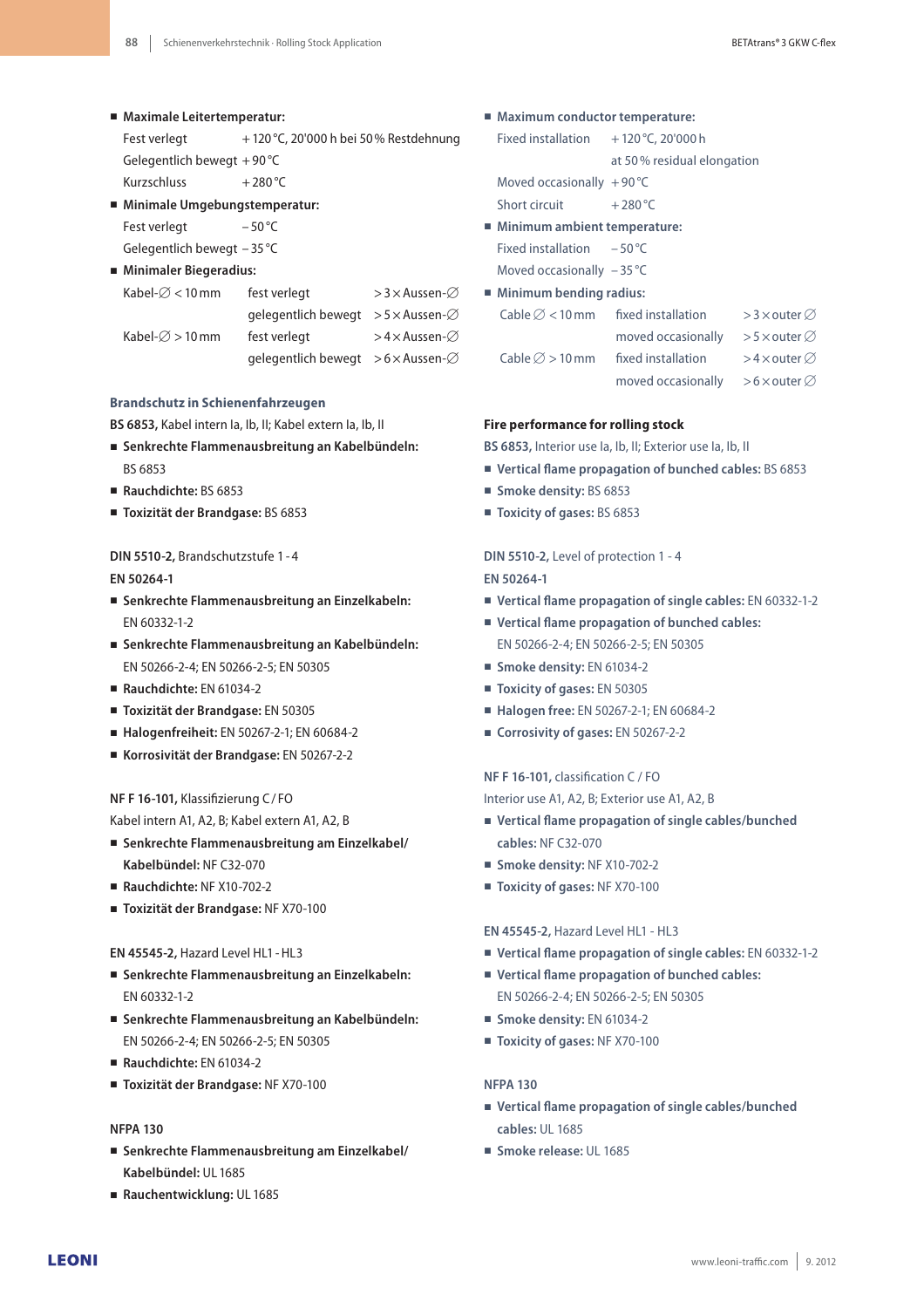#### **Materialeigenschaften**

- **Ozonbeständigkeit:** EN 50264-3-2
- **Ölbeständigkeit:** EN 50264-3-2
- **TreibstoGbeständigkeit:** EN 50264-3-2
- **Geringe Brandlast:** DIN 51900
- **SauerstoG-Index (LOI):** ISO 4589-2; ASTM D 2863

#### **Spezifische Zulassungen**

- **SBB (Schweiz)**
- **GOST R (Russland)**
- **ČD (Tschechien)**

#### **Material properties**

- **Resistance to ozone:** EN 50264-3-2
- **Resistance to oil:** EN 50264-3-2
- **Resistance to fuel:** EN 50264-3-2
- **Low fire load: DIN 51900**
- **Oxygen Index (LOI):** ISO 4589-2; ASTM D 2863

#### **Specific approvals**

- **SBB (Switzerland)**
- **GOST R (Russia)**
- **ČD (Czech Republic)**

| Kabelaufbau      | Artikel-Nr. | Aderkennzeichnung   | Leiter                | Aussen-∅            | $R_{20}$    | Gewicht |
|------------------|-------------|---------------------|-----------------------|---------------------|-------------|---------|
| Construction     | Part no.    | Core identification | Conductor             | Outer $\varnothing$ | $R_{20}$    | Weight  |
| $n \times mm2$   |             |                     | $n \times mm \oslash$ | mm                  | $m\Omega/m$ | kg/km   |
| $2\times0.5$     | 223441      | <b>NR</b>           | $16 \times 0.20$      | 6.00                | 40.10       | 56      |
| $3 \times 0.5$   | 223442      | <b>NR</b>           | $16 \times 0.20$      | 6.30                | 40.10       | 65      |
| $3 \times 0.5$   | 304636      | rt, sw, ws          | $16 \times 0.20$      | 6.30                | 40.10       | 65      |
| $4 \times 0.5$   | 223443      | <b>NR</b>           | $16 \times 0.20$      | 7.00                | 40.10       | 81      |
| $5\times0.5$     | 223444      | <b>NR</b>           | $16 \times 0.20$      | 7.50                | 40.10       | 93      |
| $6 \times 0.5$   | Ø           | <b>NR</b>           | $16 \times 0.20$      | 8.20                | 40.10       | 114     |
| $7 \times 0.5$   | 223445      | <b>NR</b>           | $16 \times 0.20$      | 8.80                | 40.10       | 128     |
| $8 \times 0.5$   | Ø           | <b>NR</b>           | $16 \times 0.20$      | 9.40                | 40.10       | 145     |
| $9 \times 0.5$   | Ø           | <b>NR</b>           | $16 \times 0.20$      | 9.90                | 40.10       | 152     |
| $10 \times 0.5$  | 223446      | <b>NR</b>           | $16 \times 0.20$      | 9.90                | 40.10       | 158     |
| $12 \times 0.5$  | 223447      | <b>NR</b>           | $16 \times 0.20$      | 10.40               | 40.10       | 178     |
| $14 \times 0.5$  | Ø           | <b>NR</b>           | $16 \times 0.20$      | 11.00               | 40.10       | 202     |
| $16 \times 0.5$  | 224461      | <b>NR</b>           | $16 \times 0.20$      | 11.60               | 40.10       | 229     |
| $20\times0.5$    | Ø           | <b>NR</b>           | $16 \times 0.20$      | 12.90               | 40.10       | 279     |
| $24 \times 0.5$  | Ø           | <b>NR</b>           | $16 \times 0.20$      | 13.90               | 40.10       | 315     |
| $27 \times 0.5$  | 224462      | <b>NR</b>           | $16 \times 0.20$      | 14.50               | 40.10       | 349     |
|                  |             |                     |                       |                     |             |         |
| $2 \times 0.75$  | 223448      | <b>NR</b>           | $24 \times 0.20$      | 6.60                | 26.70       | 69      |
| $3 \times 0.75$  | 223449      | <b>NR</b>           | $24 \times 0.20$      | 6.90                | 26.70       | 81      |
| $4 \times 0.75$  | 223450      | <b>NR</b>           | $24 \times 0.20$      | 7.50                | 26.70       | 96      |
| $5 \times 0.75$  | 223451      | <b>NR</b>           | $24 \times 0.20$      | 8.30                | 26.70       | 118     |
| $6 \times 0.75$  | Ø           | <b>NR</b>           | $24 \times 0.20$      | 8.90                | 26.70       | 137     |
| $7 \times 0.75$  | 223452      | <b>NR</b>           | $24 \times 0.20$      | 9.90                | 26.70       | 164     |
| $8\times0.75$    | 224520      | <b>NR</b>           | $24 \times 0.20$      | 10.60               | 26.70       | 187     |
| $9 \times 0.75$  | Ø           | <b>NR</b>           | $24 \times 0.20$      | 11.00               | 26.70       | 190     |
| $10 \times 0.75$ | 223453      | <b>NR</b>           | $24 \times 0.20$      | 11.00               | 26.70       | 199     |
| $12 \times 0.75$ | 223454      | <b>NR</b>           | $24 \times 0.20$      | 11.50               | 26.70       | 225     |
| $14 \times 0.75$ | Ø           | <b>NR</b>           | $24 \times 0.20$      | 12.20               | 26.70       | 258     |
| $16 \times 0.75$ | Ø           | <b>NR</b>           | $24 \times 0.20$      | 12.90               | 26.70       | 287     |
| $20 \times 0.75$ | Ø           | <b>NR</b>           | $24 \times 0.20$      | 14.50               | 26.70       | 362     |
| $24 \times 0.75$ | Ø           | <b>NR</b>           | $24 \times 0.20$      | 15.60               | 26.70       | 410     |
| $27 \times 0.75$ | Ø           | <b>NR</b>           | $24 \times 0.20$      | 16.30               | 26.70       | 469     |

Andere Ausführungen auf Anfrage.

Further dimensions on request.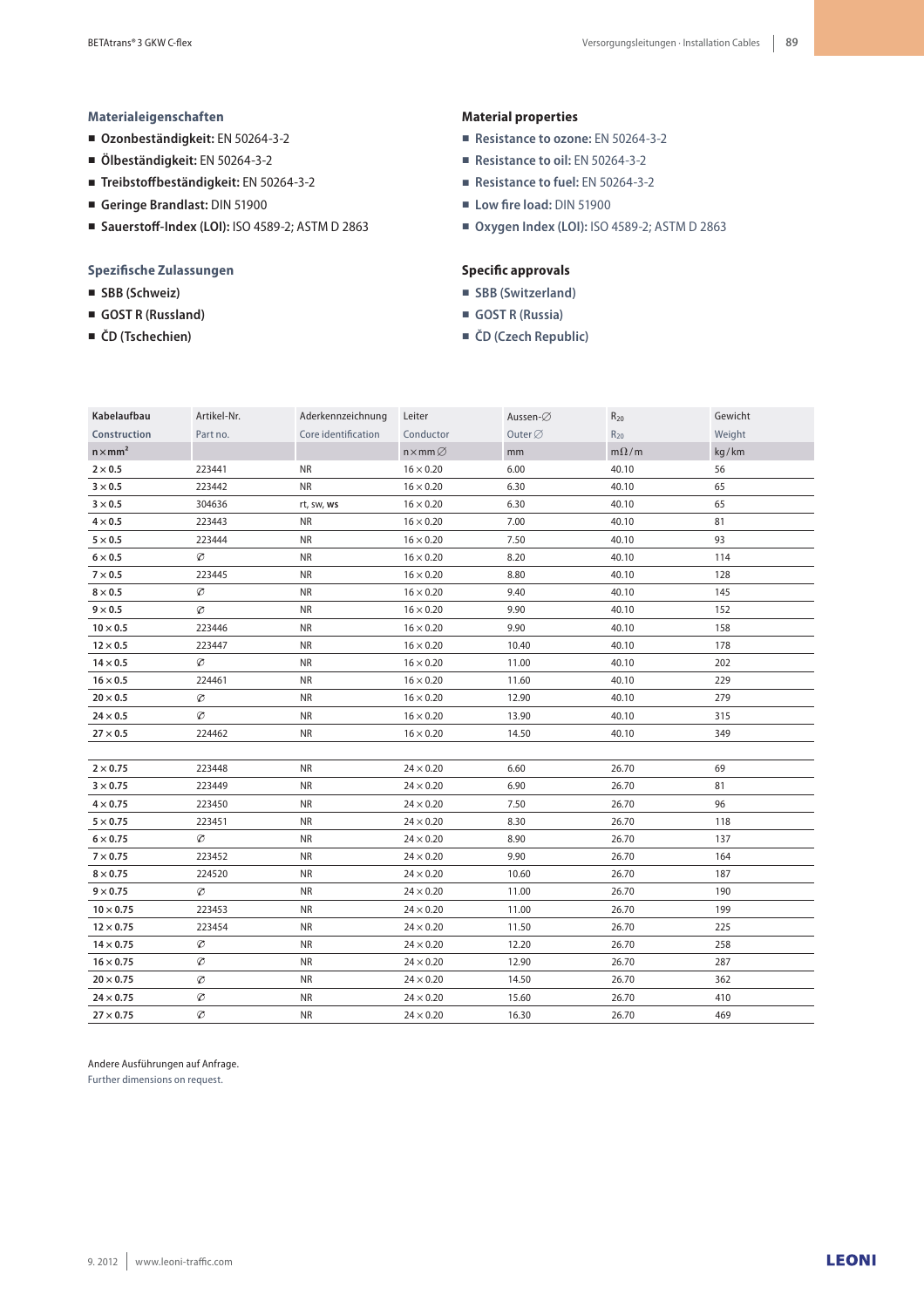| Kabelaufbau     | Artikel-Nr.   | Aderkennzeichnung   | Leiter                      | Aussen-∅            | $R_{20}$                      | Gewicht |
|-----------------|---------------|---------------------|-----------------------------|---------------------|-------------------------------|---------|
| Construction    | Part no.      | Core identification | Conductor                   | Outer $\varnothing$ | $R_{20}$                      | Weight  |
| $n \times mm2$  |               |                     | $n \times$ mm $\varnothing$ | mm                  | $\mathrm{m}\Omega/\mathrm{m}$ | kg/km   |
| $2 \times 1$    | 223455        | NR                  | $32 \times 0.20$            | 7.00                | 20.0                          | 82      |
| $3 \times 1$    | 223456        | <b>NR</b>           | $32 \times 0.20$            | 7.40                | 20.0                          | 93      |
| $4 \times 1$    | 223457        | <b>NR</b>           | $32 \times 0.20$            | 8.10                | 20.0                          | 117     |
| $5 \times 1$    | 223458        | <b>NR</b>           | $32 \times 0.20$            | 8.90                | 20.0                          | 139     |
| $6 \times 1$    | Ø             | NR                  | $32 \times 0.20$            | 9.50                | 20.0                          | 161     |
|                 |               |                     |                             |                     |                               |         |
| $7 \times 1$    | 223459        | NR                  | $32 \times 0.20$            | 10.50               | 20.0                          | 192     |
| $8 \times 1$    | Ø             | NR                  | $32 \times 0.20$            | 11.40               | 20.0                          | 224     |
| $9 \times 1$    | Ø             | <b>NR</b>           | $32 \times 0.20$            | 11.80               | 20.0                          | 228     |
| $10 \times 1$   | Ø             | <b>NR</b>           | $32 \times 0.20$            | 11.80               | 20.0                          | 239     |
| $12 \times 1$   | Ø             | <b>NR</b>           | $32 \times 0.20$            | 12.50               | 20.0                          | 274     |
| $14 \times 1$   | Ø             | <b>NR</b>           | $32 \times 0.20$            | 13.20               | 20.0                          | 311     |
| $16 \times 1$   | Ø             | <b>NR</b>           | $32 \times 0.20$            | 14.00               | 20.0                          | 351     |
| $20 \times 1$   | Ø             | <b>NR</b>           | $32 \times 0.20$            | 15.60               | 20.0                          | 438     |
| $24 \times 1$   | Ø             | <b>NR</b>           | $32 \times 0.20$            | 17.10               | 20.0                          | 520     |
| $27 \times 1$   | Ø             | <b>NR</b>           | $32 \times 0.20$            | 17.70               | 20.0                          | 569     |
|                 |               |                     |                             |                     |                               |         |
| $2 \times 1.5$  | 223460        | <b>NR</b>           | $30 \times 0.25$            | 7.70                | 13.7                          | 100     |
| $3 \times 1.5$  | 223461        | <b>NR</b>           | $30\times0.25$              | 8.10                | 13.7                          | 117     |
| 3 G 1.5         | 223462        | <b>NRPE</b>         | $30\times0.25$              | 8.10                | 13.7                          | 117     |
| 3 G 1.5         | 302792        | br, hbl, gn-ge      | $30 \times 0.25$            | 8.10                | 13.7                          | 117     |
| $4 \times 1.5$  | 223463        | <b>NR</b>           | $30 \times 0.25$            | 8.90                | 13.7                          | 142     |
| 4 G 1.5         | 305370        | <b>NRPE</b>         | $30 \times 0.25$            | 8.90                | 13.7                          | 142     |
| $5 \times 1.5$  | 223464        | <b>NR</b>           | $30\times0.25$              | 9.90                | 13.7                          | 177     |
| 5 G 1.5         | 223465        | <b>NRPE</b>         | $30\times0.25$              | 9.90                | 13.7                          | 177     |
| $6 \times 1.5$  | Ø             | <b>NR</b>           | $30\times0.25$              | 10.70               | 13.7                          | 208     |
| $7 \times 1.5$  | 223466        | <b>NR</b>           | $30 \times 0.25$            | 11.70               | 13.7                          | 248     |
| $8 \times 1.5$  | Ø             | <b>NR</b>           | $30 \times 0.25$            | 12.50               | 13.7                          | 280     |
| $9 \times 1.5$  | Ø             | <b>NR</b>           | $30 \times 0.25$            | 13.20               | 13.7                          | 290     |
| $10 \times 1.5$ | Ø             | <b>NR</b>           | $30 \times 0.25$            | 13.20               | 13.7                          | 305     |
| $12 \times 1.5$ | Ø             | <b>NR</b>           | $30 \times 0.25$            | 13.80               | 13.7                          | 350     |
| 13 G 1.5        | 302664        | <b>NRPE</b>         | $30 \times 0.25$            | 14.60               | 13.7                          | 383     |
| $14 \times 1.5$ | Ø             | <b>NR</b>           | $30\times0.25$              | 14.60               | 13.7                          | 398     |
| $16 \times 1.5$ | Ø             | <b>NR</b>           | $30\times0.25$              | 15.50               | 13.7                          | 455     |
| $20 \times 1.5$ | $\varnothing$ | <b>NR</b>           | $30 \times 0.25$            | 17.60               | 13.7                          | 587     |
| $24 \times 1.5$ | $\varnothing$ | <b>NR</b>           | $30 \times 0.25$            | 19.30               | 13.7                          | 682     |
| $27 \times 1.5$ | Ø             | <b>NR</b>           | $30 \times 0.25$            | 19.90               | 13.7                          | 757     |
|                 |               |                     |                             |                     |                               |         |
| $2 \times 2.5$  | 223467        | NR                  | $50 \times 0.25$            | 8.90                | 8.21                          | 137     |
| $3 \times 2.5$  | 223468        | <b>NR</b>           | $50 \times 0.25$            | 9.40                | 8.21                          | 159     |
| 3 G 2.5         | 223469        | <b>NRPE</b>         | $50 \times 0.25$            | 9.40                | 8.21                          | 159     |
| $4 \times 2.5$  | 223470        | <b>NR</b>           | $50 \times 0.25$            | 10.50               | 8.21                          | 205     |
| $5 \times 2.5$  | 223471        | <b>NR</b>           | $50 \times 0.25$            | 11.60               | 8.21                          | 256     |
| 5 G 2.5         | 223472        | <b>NRPE</b>         | $50 \times 0.25$            | 11.60               | 8.21                          | 256     |
| $6 \times 2.5$  | Ø             | <b>NR</b>           | $50 \times 0.25$            | 12.70               | 8.21                          | 302     |
| $7 \times 2.5$  | 223473        | <b>NR</b>           | $50 \times 0.25$            | 13.70               | 8.21                          | 353     |
| $8 \times 2.5$  | Ø             | <b>NR</b>           | $50 \times 0.25$            | 14.90               | 8.21                          | 412     |
| $9 \times 2.5$  | Ø             | <b>NR</b>           | $50 \times 0.25$            | 16.00               | 8.21                          | 447     |
|                 | Ø             | <b>NR</b>           |                             |                     | 8.21                          | 472     |
| $10 \times 2.5$ |               |                     | $50 \times 0.25$            | 16.00               |                               |         |
| $12 \times 2.5$ | Ø             | <b>NR</b>           | $50 \times 0.25$            | 16.80               | 8.21                          | 542     |
| $14 \times 2.5$ | Ø             | <b>NR</b>           | $50 \times 0.25$            | 17.70               | 8.21                          | 614     |
| $16 \times 2.5$ | Ø             | <b>NR</b>           | $50 \times 0.25$            | 19.10               | 8.21                          | 714     |
| $20 \times 2.5$ | Ø             | <b>NR</b>           | $50 \times 0.25$            | 21.20               | 8.21                          | 889     |
| $24 \times 2.5$ | Ø             | <b>NR</b>           | $50 \times 0.25$            | 23.30               | 8.21                          | 1024    |
| $27 \times 2.5$ | Ø             | <b>NR</b>           | $50 \times 0.25$            | 24.00               | 8.21                          | 1126    |